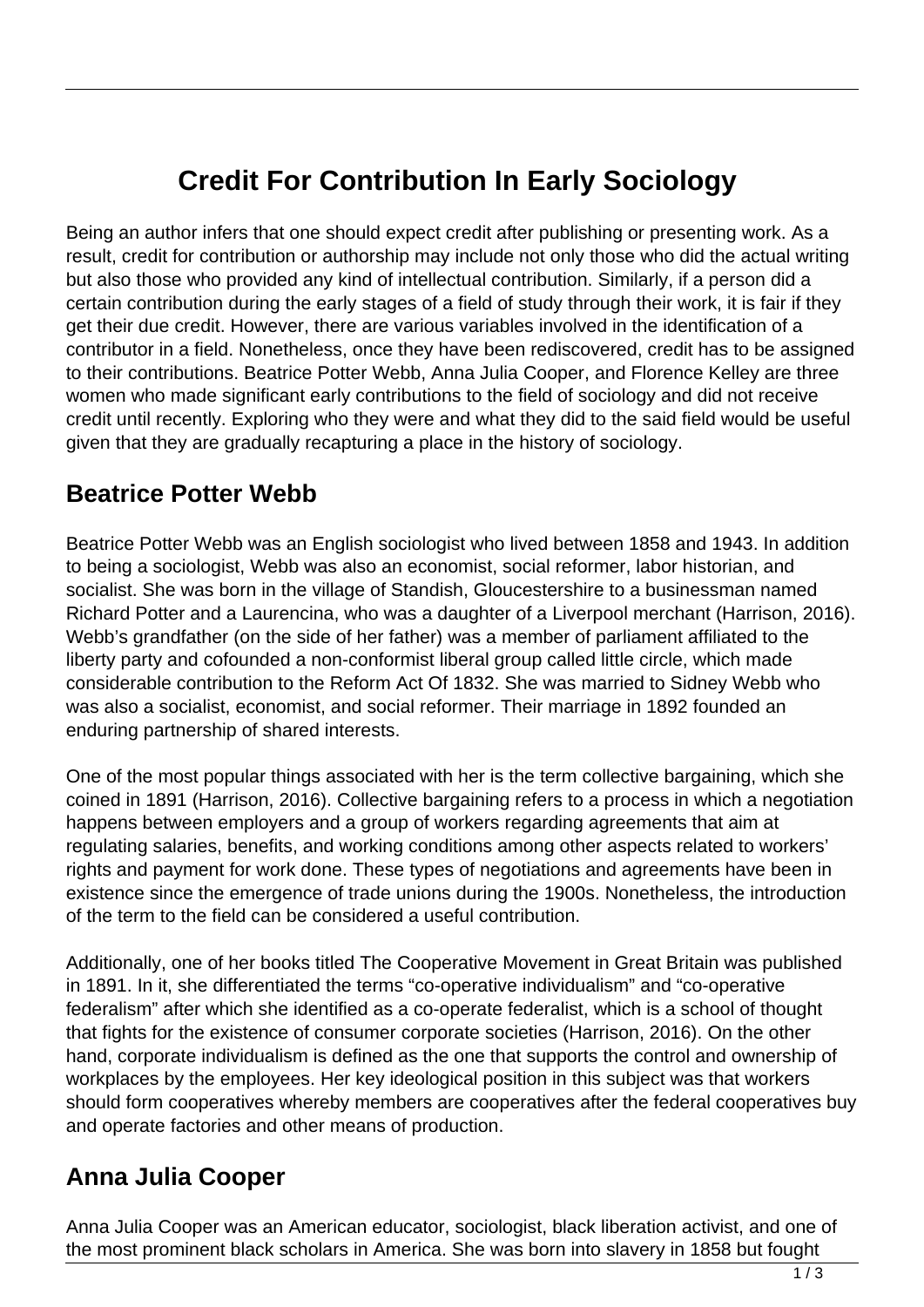through all the odds to earn a work-class education and gain power and respect in academic circles (Grant, 2015). Her mother was a slave woman and her father a white slave owner. At the age of ten, she joined the newly established Saint Augustine's Normal School and Collegiate Institute, which was a school meant for freed slaves. Shortly afterward, she proved to be an excellent student and soon began teaching mathematics part-time at her young age. Her feminist awakening happened when she learned that there was a disparity in how male and female classmates were encouraged to pursue different curriculum (with males being urged to study a more rigorous curriculum than females).

In 1879, she joined Oberlin College, which she graduated in 1884 with a bachelor's in science degree in mathematics. Cooper received a master's degree in mathematics in 1888. Around the same time, she had become a faculty member at the M Street High School where she taught science, mathematics, and Latin (Grant, 2015). Soon thereafter, she started being involved in the black women's club movement. This club was made of highly educated middleclass women who took it as their responsibility to help poor African Americans in improving their welfare in general. It was during this club membership that she gained popularity as a public speaker.

Cooper contributed to social theory by providing a fresh perspective on such issues as conflict, dominance, race, gender, and power among other issues. Her social theory hovered around the idea of domination as a system of oppression and privilege where she considered "othering" as the main 'perpetrator' in the emergence of ideologies that 'feed' from difference between people, for example gender, material resources, and race (Grant, 2015). Accordingly, identifying blacks as the "other" results in the domination and subservience of the same. It was through her intersection of how differences like race, gender or class are used to create 'otherness' that makes her social theory revolutionary. There might have been discussions about the three issues before her theorizing but she was charting new territory in rethinking the intersection of the three issues. An example of this consideration is her push for black women to build coalitions with other subordinates (women and people of color) to achieve social change.

## **Florence Kelley**

Florence Kelley was a social and political reformer who lived between 1859 and 1932. She was born in Philadelphia to a William Kelley and Caroline Bartram Bonsall. Her father was a member of the United States House of Representatives, an abolitionist, and founder of the Republican Party. After graduating from Cornell University in 1882, she went on to study law and government in German (Brandeis, 2017). While in college, she joined the Intercollegiate Socialist Society, joined the German Social Democratic Party, was an activist for women's right to vote, and fought civil rights for African Americans.

After moving to New York City in 1899 where she lived until 1926, she started the National Consumers League for which she served as its general secretary (Brandeis, 2017). She used the authority availed by this organization to raise public awareness and to protect workers, particularly women and children by passing state legislation. Besides, the National Consumers League was itself anti-sweatshop.

One of her most notable legal contributions was her contribution to lobbying for the passing of Keating-Owen Child Labor Act of 1916 by congress (Brandeis, 2017). This law prohibited the